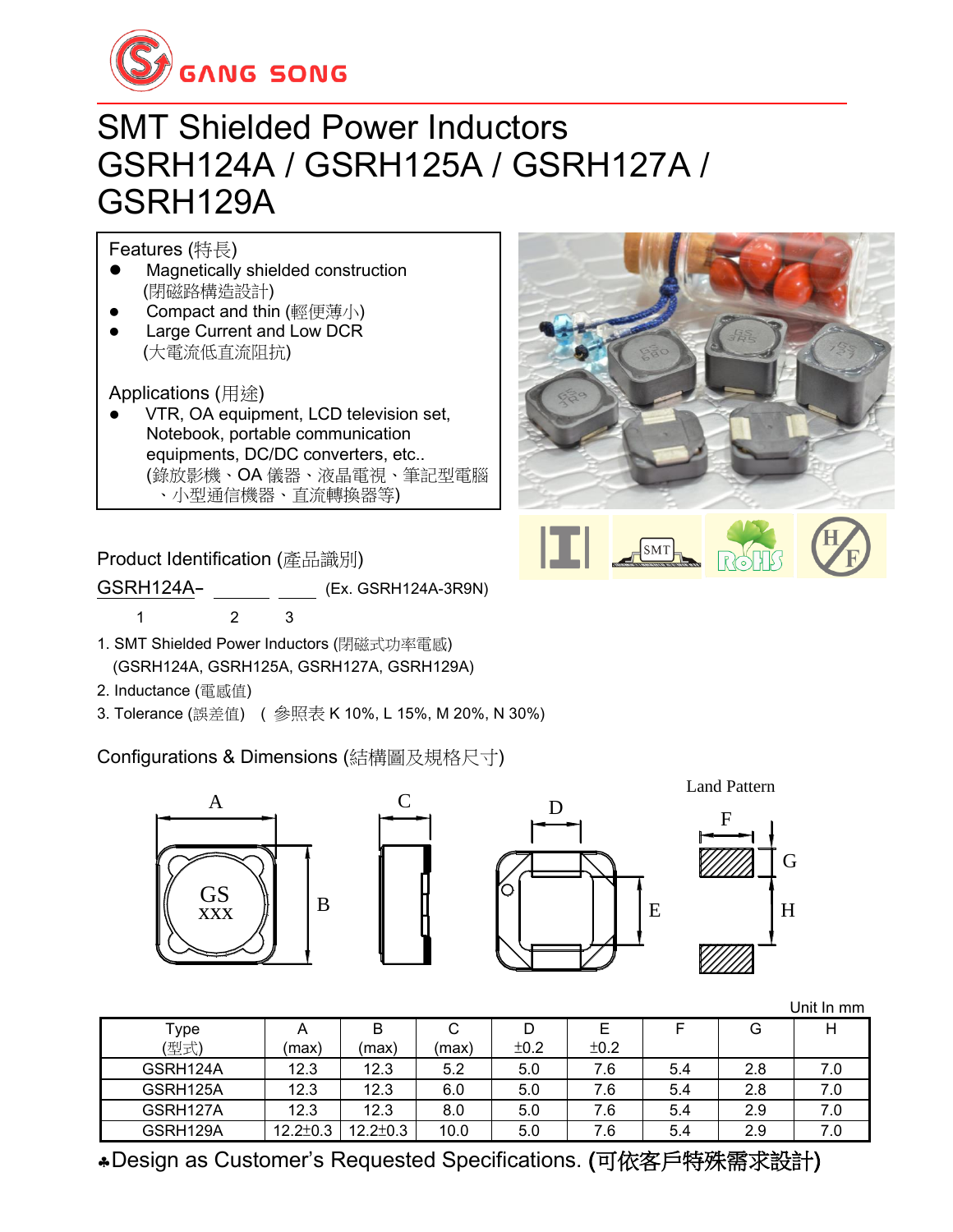

#### SMT Shielded Power Inductors GSRH124A

Electrical Characteristics for GSRH124A Series [GSRH124A 系列電子特性規格]

| Part Number            | Inductance | Test Freq. | $DCR(\Omega)$ | IDC(A) |
|------------------------|------------|------------|---------------|--------|
|                        | $(\mu H)$  | (Hz)       | (max)         | (max)  |
| 產品料號                   | 電 感 值 (L)  | 測試頻率       | 直流阻抗          | 定格電流   |
| GSRH124A - 3R9N        | 3.90       | 100K       | 0.015         | 6.50   |
| GSRH124A - 4R7N        | 4.70       | 100K       | 0.018         | 5.70   |
| GSRH124A - 6R8N        | 6.80       | 100K       | 0.023         | 4.90   |
| <b>GSRH124A - 8R2N</b> | 8.20       | 100K       | 0.026         | 4.60   |
| GSRH124A - 100M        | 10.00      | 100K       | 0.028         | 4.50   |
| GSRH124A - 120M        | 12.00      | 100K       | 0.038         | 4.00   |
| GSRH124A - 150M        | 15.00      | 100K       | 0.050         | 3.20   |
| GSRH124A - 180M        | 18.00      | 100K       | 0.057         | 3.10   |
| GSRH124A - 220M        | 22.00      | 100K       | 0.066         | 2.90   |
| GSRH124A - 270M        | 27.00      | 100K       | 0.080         | 2.80   |
| GSRH124A - 330M        | 33.00      | 100K       | 0.097         | 2.70   |
| GSRH124A - 390M        | 39.00      | 100K       | 0.132         | 2.10   |
| GSRH124A - 470M        | 47.00      | 100K       | 0.160         | 1.90   |
| GSRH124A - 560M        | 56.00      | 100K       | 0.190         | 1.80   |
| GSRH124A - 680M        | 68.00      | 100K       | 0.220         | 1.50   |
| GSRH124A - 820M        | 82.00      | 100K       | 0.260         | 1.30   |
| GSRH124A - 101M        | 100.00     | 100K       | 0.308         | 1.20   |
| GSRH124A - 121M        | 120.00     | 100K       | 0.380         | 1.10   |
| GSRH124A - 151M        | 150.00     | 100K       | 0.530         | 0.95   |
| GSRH124A - 181M        | 180.00     | 100K       | 0.620         | 0.85   |
| GSRH124A - 221M        | 220.00     | 100K       | 0.700         | 0.80   |
| GSRH124A - 271M        | 270.00     | 100K       | 0.870         | 0.60   |
| GSRH124A - 331M        | 330.00     | 100K       | 0.990         | 0.50   |

※Test Freq. : 100KHz / 0.1V.

※Operating Temp. :  $-40^{\circ}$ C ~  $+125^{\circ}$ C

※Inductance drop=25% typ. at IDC.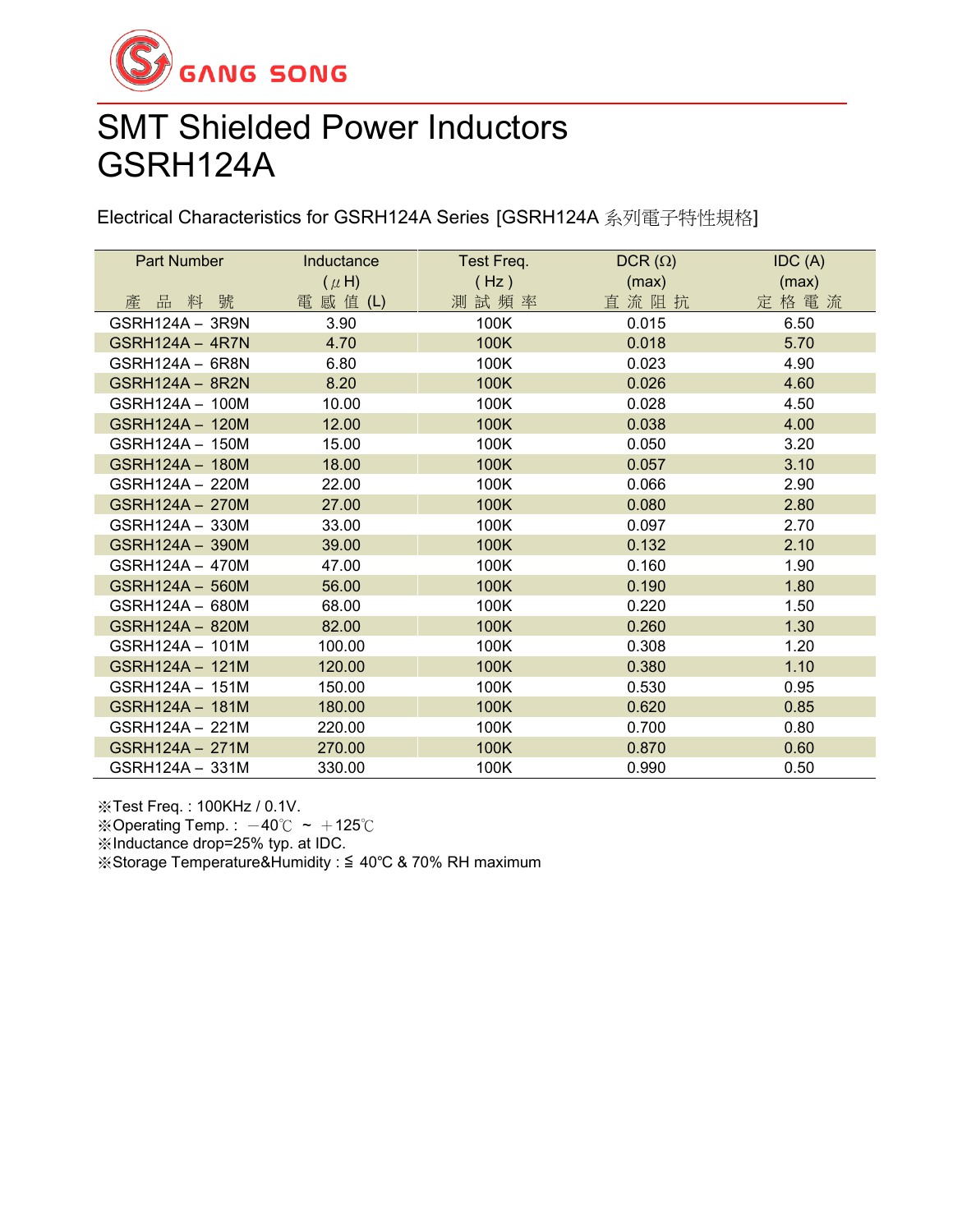

# SMT Shielded Power Inductors GSRH125A

Electrical Characteristics for GSRH125A Series [GSRH125A 系列電子特性規格]

| <b>Part Number</b>     | Inductance | Test Freq.<br>DCR $(\Omega)$ |       | IDC(A) |
|------------------------|------------|------------------------------|-------|--------|
|                        | $(\mu H)$  | (Hz)                         | (max) | (max)  |
| 產品料號                   | 電 感 值 (L)  | 測試頻率                         | 直流阻抗  | 定格電流   |
| GSRH125A - 1R3N        | 1.30       | 7.96M                        | 0.012 | 8.00   |
| <b>GSRH125A - 2R1N</b> | 2.10       | 7.96M                        | 0.014 | 7.00   |
| GSRH125A - 3R1N        | 3.10       | 7.96M                        | 0.017 | 6.00   |
| <b>GSRH125A - 4R4N</b> | 4.40       | 7.96M                        | 0.020 | 5.00   |
| <b>GSRH125A - 5R8N</b> | 5.80       | 7.96M                        | 0.021 | 4.40   |
| <b>GSRH125A - 7R5N</b> | 7.50       | 7.96M                        | 0.024 | 4.20   |
| GSRH125A - 100M        | 10.00      | 1K                           | 0.025 | 4.00   |
| GSRH125A - 120M        | 12.00      | 1K                           | 0.027 | 3.50   |
| GSRH125A - 150M        | 15.00      | 1K                           | 0.030 | 3.30   |
| GSRH125A - 180M        | 18.00      | 1K                           | 0.034 | 3.00   |
| GSRH125A - 220M        | 22.00      | 1K                           | 0.036 | 2.80   |
| GSRH125A - 270M        | 27.00      | 1K                           | 0.051 | 2.30   |
| GSRH125A - 330M        | 33.00      | 1K                           | 0.057 | 2.10   |
| <b>GSRH125A - 390M</b> | 39.00      | 1K                           | 0.068 | 2.00   |
| GSRH125A - 470M        | 47.00      | 1K                           | 0.075 | 1.80   |
| GSRH125A - 560M        | 56.00      | 1K                           | 0.110 | 1.70   |
| GSRH125A - 680M        | 68.00      | 1K                           | 0.120 | 1.50   |
| GSRH125A - 820M        | 82.00      | 1K                           | 0.140 | 1.40   |
| GSRH125A - 101M        | 100.00     | 1K                           | 0.160 | 1.30   |
| GSRH125A - 121M        | 120.00     | 1K                           | 0.170 | 1.10   |
| GSRH125A - 151M        | 150.00     | 1K                           | 0.230 | 1.00   |
| GSRH125A - 181M        | 180.00     | 1K                           | 0.290 | 0.90   |
| GSRH125A - 221M        | 220.00     | 1K                           | 0.400 | 0.80   |
| GSRH125A - 271M        | 270.00     | 1K                           | 0.460 | 0.75   |
| GSRH125A - 331M        | 330.00     | 1K                           | 0.510 | 0.68   |
| GSRH125A - 391M        | 390.00     | 1K                           | 0.690 | 0.65   |
| GSRH125A - 471M        | 470.00     | 1K                           | 0.770 | 0.58   |
| GSRH125A - 561M        | 560.00     | 1K                           | 0.860 | 0.54   |
| GSRH125A - 681M        | 680.00     | 1K                           | 1.200 | 0.48   |
| GSRH125A - 821M        | 820.00     | 1K                           | 1.340 | 0.43   |
| GSRH125A - 102M        | 1000.00    | 1K                           | 1.530 | 0.40   |

※100~102 Test Freq. : 1KHz / 0.25V.

※Operating Temp. :  $-40^{\circ}$ C ~  $+125^{\circ}$ C

※Inductance drop=10% typ. at IDC.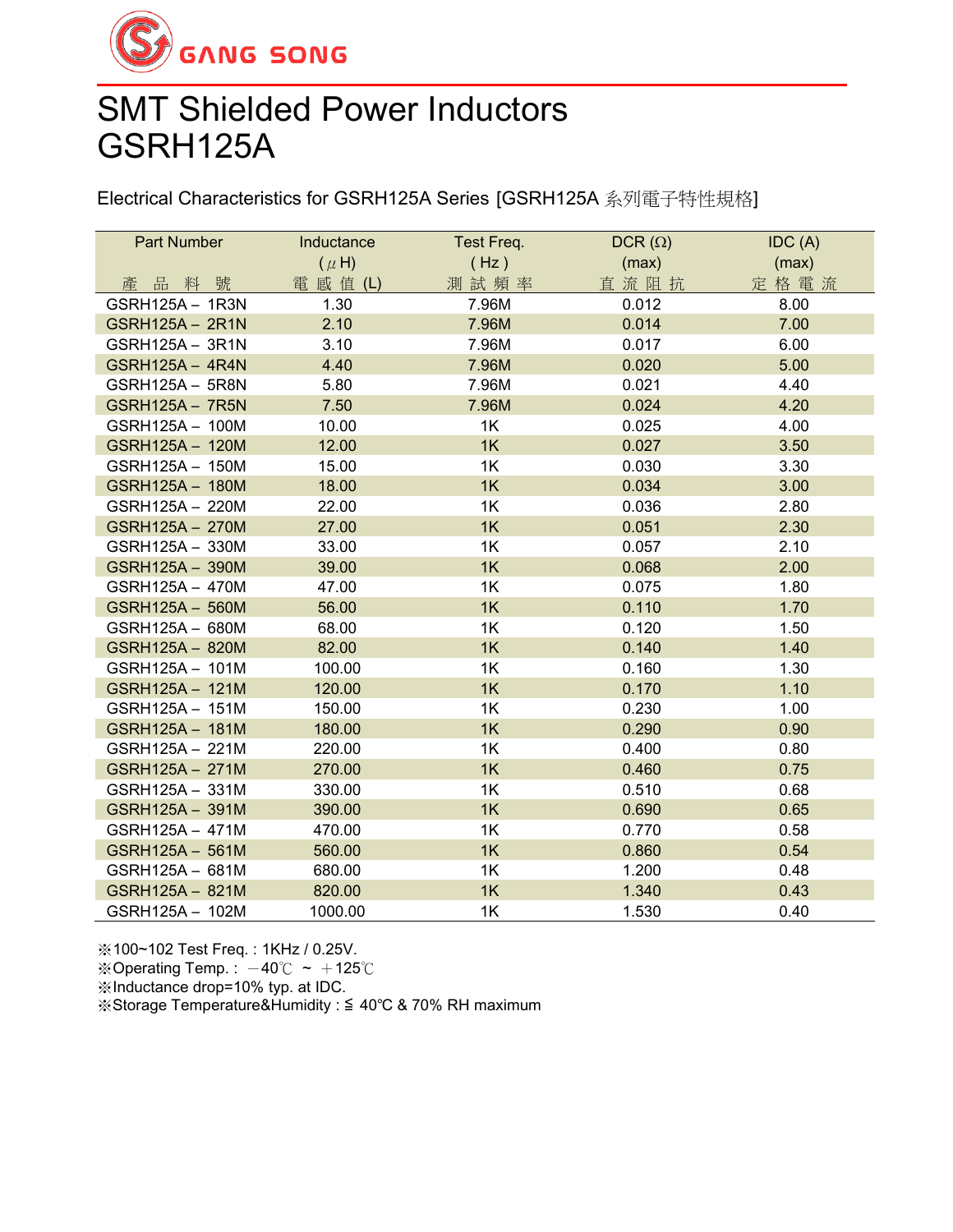

# SMT Shielded Power Inductors GSRH127A

Electrical Characteristics for GSRH127A Series [GSRH127A 系列電子特性規格]

| <b>Part Number</b>     | Inductance | Test Freq. | DCR $(\Omega)$ | IDC(A) |  |
|------------------------|------------|------------|----------------|--------|--|
|                        | $(\mu H)$  | (Hz)       | (max)          | (max)  |  |
| 品料號<br>產               | 電 感 值 (L)  | 測試頻率       | 直流阻抗           | 定格電流   |  |
| GSRH127A - 1R2N        | 1.20       | 100K       | 0.0070         | 9.80   |  |
| <b>GSRH127A - 2R4N</b> | 2.40       | 100K       | 0.0115         | 8.00   |  |
| GSRH127A - 3R5N        | 3.50       | 100K       | 0.0135         | 7.50   |  |
| <b>GSRH127A - 4R7N</b> | 4.70       | 100K       | 0.0158         | 6.80   |  |
| GSRH127A - 6R1N        | 6.10       | 100K       | 0.0176         | 6.60   |  |
| <b>GSRH127A - 7R6N</b> | 7.60       | 100K       | 0.0200         | 5.90   |  |
| GSRH127A - 100M        | 10.00      | 1K         | 0.0216         | 5.40   |  |
| GSRH127A - 120M        | 12.00      | 1K         | 0.0243         | 4.90   |  |
| GSRH127A - 150M        | 15.00      | 1K         | 0.0270         | 4.50   |  |
| GSRH127A - 180M        | 18.00      | 1K         | 0.0392         | 3.90   |  |
| GSRH127A - 220M        | 22.00      | 1K         | 0.0432         | 3.60   |  |
| <b>GSRH127A - 270M</b> | 27.00      | 1K         | 0.0459         | 3.40   |  |
| GSRH127A - 330M        | 33.00      | 1K         | 0.0648         | 3.00   |  |
| GSRH127A - 390M        | 39.00      | 1K         | 0.0729         | 2.75   |  |
| GSRH127A - 470M        | 47.00      | 1K         | 0.100          | 2.50   |  |
| GSRH127A - 560M        | 56.00      | 1K         | 0.110          | 2.35   |  |
| GSRH127A - 680M        | 68.00      | 1K         | 0.140          | 2.10   |  |
| <b>GSRH127A - 820M</b> | 82.00      | 1K         | 0.160          | 1.95   |  |
| GSRH127A - 101M        | 100.00     | 1K         | 0.220          | 1.70   |  |
| GSRH127A - 121M        | 120.00     | 1K         | 0.250          | 1.60   |  |
| GSRH127A - 151M        | 150.00     | 1K         | 0.280          | 1.42   |  |
| GSRH127A - 181M        | 180.00     | 1K         | 0.350          | 1.30   |  |
| GSRH127A - 221M        | 220.00     | 1K         | 0.390          | 1.16   |  |
| GSRH127A - 271M        | 270.00     | 1K         | 0.560          | 1.06   |  |
| GSRH127A - 331M        | 330.00     | 1K         | 0.640          | 0.95   |  |
| GSRH127A - 391M        | 390.00     | 1K         | 0.700          | 0.88   |  |
| GSRH127A - 471M        | 470.00     | 1K         | 0.980          | 0.79   |  |
| GSRH127A - 561M        | 560.00     | 1K         | 1.070          | 0.73   |  |
| GSRH127A - 681M        | 680.00     | 1K         | 1.460          | 0.67   |  |
| GSRH127A - 821M        | 820.00     | 1K         | 1.640          | 0.60   |  |
| GSRH127A - 102M        | 1000.00    | 1K         | 1.820          | 0.55   |  |

※1R2 ~ 7R6 Test Freq. : 100KHz / 0.1V ; 100 ~ 102 Test Freq. : 1KHz / 0.25V.

※Operating Temp.: -40℃ ~ +125℃

※Inductance drop=10% typ. at IDC